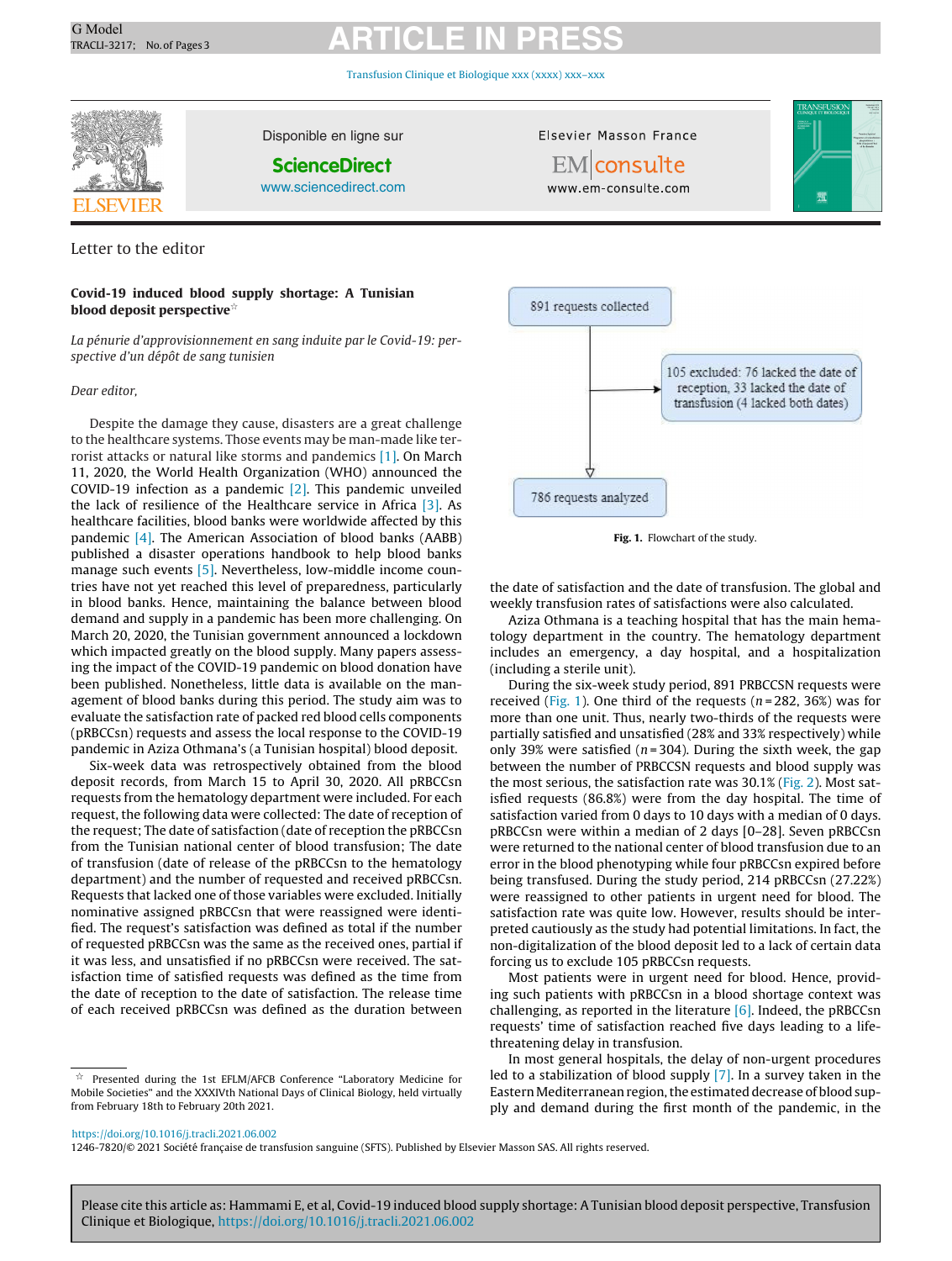# <span id="page-1-0"></span>G Model<br>TRACLI-3217; No. of Pages 3 **ARTICLE IN PRESS**

Hammami E, et al Transfusion Clinique et Biologique xxx (xxxx) xxx–xxx



**Fig. 2.** Weekly variation of satisfaction rate. PRBCU: Packed red blood cell units.

Tunisian national blood center was 25% [\[8\].](#page-2-0) However, this was not the case for the study site's blood deposit where the satisfactionrate was quite low. This was observed despite the delay of chemotherapy consolidation cures and bone marrow transplant procedures.

In public health, especially in the field of blood transfusion, management practice assessment is a cornerstone [\[9\].](#page-2-0) This is especially intriguing in the context of a disaster such as a pandemic. The feedback provided in this paper, may help elaborate a specific plan for disaster management at a local scale and increase emergency blood banks preparedness. When dealing with patients with hematologic disorders, implementing a patient blood management (PBM) strategy proved difficult. Hemoglobinopathies, myelodysplastic syndromes, and hematological malignancies, for example, require frequent transfusions. Patients who receive insufficient blood are vulnerable to the long-term effects of chronic anemia. However, some PBM measures have been shown to be effective.

For instance, adopting a single-unit transfusion strategy in patients with hematologic disorders resulted in reduced pRBCCsn utilization with no increase of the length of stay or mortality [\[10\].](#page-2-0) During this study and faced with a scarce blood supply, doctors assessed the patient's clinical state to avoid unnecessary transfusions. When the transfusion decision was made, a single-unit transfusion strategy was preferred. In fact, only one third of the pRBCCsn requests were for more than one unit.

Another reported PBM measure was the use of erythropoiesis stimulating agents. It helped reduce pRBCCsn transfusions in selected myelodysplastic syndromes patients [\[11\].](#page-2-0) However, our limited resources did not allow us to prescribe erythropoiesis stimulating agents. Hence, we adopted good practice measures in order to manage the scarce blood supply.

Waiting for the pRBCCsn to arrive, doctors called the patients to reschedule their appointments. Patients were also called as soon as pRBCCsn were received to avoid useless and costly trips to the hospital, resulting in a prolongation of the release time with a median of 2 days. Meanwhile, staff made calls multiple times a day to the national center of blood transfusion to insist on the urgent need for blood.

One of the good practice measures also adopted by the blood bank was reassigning 214 pRBCCsn to other patients who were in urgent need of blood. This practice was conducted in collaboration with the hematology department doctors. This strong framework of accepted procedures with clinicians is in fact a sine qua none condition to the success of local hospital initiatives for PBM. Despite those initiatives, national blood shortage negatively impacted patient management. Indeed, on April 10, the national center of blood transfusion published a call for blood donations stating that the blood supply reached very low values. One of the

factors explaining this decline in blood supply was the general lockdown. National efforts were, thus, displayed to encourage blood donation. For example, special circulation authorizations were sent by email to prospect blood donors.

In the blood centers of Zhejiang province China, to reduce the risk of COVID-19 transmission, which discouraged donors, social sterilizationand social distancing were strictly respected. To reduce blood demand, elective surgeries were postponed, and restrictive transfusion strategies were adopted [\[12\].](#page-2-0) Meanwhile, in King Abdullah Hospital, Saudi Arabia, mobile blood drives at donors' homes were organized after coordinating with the donors through their private social media [\[13\].](#page-2-0)

Knowing that the current COVID-19 pandemic is probably going to be a lengthy battle, preparing a plan to manage blood supply is urgent and mandatory. The role of transfusion specialist seems more essential than ever. That is why, in collaboration with the Tunisian Ministry of Health, many transfusion specialists, mainly blood bank directors and physicians in blood banks and deposits, are reviewing the national blood transfusion strategy to avoid future blood shortage disasters.

### **Funding**

This research did not receive any specific grant from funding agencies in the public, commercial, or not-for-profit sectors.

### **Disclosure of interest**

The authors declare that they have no competing interest.

### **References**

- [1] [Pourhosseini](http://refhub.elsevier.com/S1246-7820(21)00084-7/sbref0070) [SS,](http://refhub.elsevier.com/S1246-7820(21)00084-7/sbref0070) [Ardalan](http://refhub.elsevier.com/S1246-7820(21)00084-7/sbref0070) [A,](http://refhub.elsevier.com/S1246-7820(21)00084-7/sbref0070) [Mehrolhassani](http://refhub.elsevier.com/S1246-7820(21)00084-7/sbref0070) [MH.](http://refhub.elsevier.com/S1246-7820(21)00084-7/sbref0070) [Key](http://refhub.elsevier.com/S1246-7820(21)00084-7/sbref0070) [Aspects](http://refhub.elsevier.com/S1246-7820(21)00084-7/sbref0070) [of](http://refhub.elsevier.com/S1246-7820(21)00084-7/sbref0070) [Provid](http://refhub.elsevier.com/S1246-7820(21)00084-7/sbref0070)[ing](http://refhub.elsevier.com/S1246-7820(21)00084-7/sbref0070) [Healthcare](http://refhub.elsevier.com/S1246-7820(21)00084-7/sbref0070) [Services](http://refhub.elsevier.com/S1246-7820(21)00084-7/sbref0070) [in](http://refhub.elsevier.com/S1246-7820(21)00084-7/sbref0070) [Disaster](http://refhub.elsevier.com/S1246-7820(21)00084-7/sbref0070) [Response](http://refhub.elsevier.com/S1246-7820(21)00084-7/sbref0070) [Stage.](http://refhub.elsevier.com/S1246-7820(21)00084-7/sbref0070) [Iran](http://refhub.elsevier.com/S1246-7820(21)00084-7/sbref0070) [J](http://refhub.elsevier.com/S1246-7820(21)00084-7/sbref0070) [Public](http://refhub.elsevier.com/S1246-7820(21)00084-7/sbref0070) [Health](http://refhub.elsevier.com/S1246-7820(21)00084-7/sbref0070)  $2015:44(1):111-8$
- [2] World Health Organization. Coronavirus disease.(COVID-19) outbreak [Online]. [Cited 2021 Jan 31]; Available from https://www.euro.who.int/en/healthtopics/health-emergencies/coronavirus-covid-19).
- [3] [Barrett](http://refhub.elsevier.com/S1246-7820(21)00084-7/sbref0080) [CL.](http://refhub.elsevier.com/S1246-7820(21)00084-7/sbref0080) [Primary](http://refhub.elsevier.com/S1246-7820(21)00084-7/sbref0080) [healthcare](http://refhub.elsevier.com/S1246-7820(21)00084-7/sbref0080) [practitioners](http://refhub.elsevier.com/S1246-7820(21)00084-7/sbref0080) [and](http://refhub.elsevier.com/S1246-7820(21)00084-7/sbref0080) [patient](http://refhub.elsevier.com/S1246-7820(21)00084-7/sbref0080) [blood](http://refhub.elsevier.com/S1246-7820(21)00084-7/sbref0080) [management](http://refhub.elsevier.com/S1246-7820(21)00084-7/sbref0080) [in](http://refhub.elsevier.com/S1246-7820(21)00084-7/sbref0080) [Africa](http://refhub.elsevier.com/S1246-7820(21)00084-7/sbref0080) [in](http://refhub.elsevier.com/S1246-7820(21)00084-7/sbref0080) [the](http://refhub.elsevier.com/S1246-7820(21)00084-7/sbref0080) [time](http://refhub.elsevier.com/S1246-7820(21)00084-7/sbref0080) [of](http://refhub.elsevier.com/S1246-7820(21)00084-7/sbref0080) [coronavirus](http://refhub.elsevier.com/S1246-7820(21)00084-7/sbref0080) [disease](http://refhub.elsevier.com/S1246-7820(21)00084-7/sbref0080) [2019:](http://refhub.elsevier.com/S1246-7820(21)00084-7/sbref0080) [Safeguarding](http://refhub.elsevier.com/S1246-7820(21)00084-7/sbref0080) [the](http://refhub.elsevier.com/S1246-7820(21)00084-7/sbref0080) [blood](http://refhub.elsevier.com/S1246-7820(21)00084-7/sbref0080) [supply.](http://refhub.elsevier.com/S1246-7820(21)00084-7/sbref0080) [Afr](http://refhub.elsevier.com/S1246-7820(21)00084-7/sbref0080) [J](http://refhub.elsevier.com/S1246-7820(21)00084-7/sbref0080) [Prim](http://refhub.elsevier.com/S1246-7820(21)00084-7/sbref0080) [Health](http://refhub.elsevier.com/S1246-7820(21)00084-7/sbref0080) [Care](http://refhub.elsevier.com/S1246-7820(21)00084-7/sbref0080) [Fam](http://refhub.elsevier.com/S1246-7820(21)00084-7/sbref0080) [Med](http://refhub.elsevier.com/S1246-7820(21)00084-7/sbref0080) [2021;12\(1\).](http://refhub.elsevier.com/S1246-7820(21)00084-7/sbref0080)
- [4] [Rouka](http://refhub.elsevier.com/S1246-7820(21)00084-7/sbref0085) [E.](http://refhub.elsevier.com/S1246-7820(21)00084-7/sbref0085) [The](http://refhub.elsevier.com/S1246-7820(21)00084-7/sbref0085) [effect](http://refhub.elsevier.com/S1246-7820(21)00084-7/sbref0085) of the [COVID-19](http://refhub.elsevier.com/S1246-7820(21)00084-7/sbref0085) [pandemic](http://refhub.elsevier.com/S1246-7820(21)00084-7/sbref0085) [on](http://refhub.elsevier.com/S1246-7820(21)00084-7/sbref0085) [the](http://refhub.elsevier.com/S1246-7820(21)00084-7/sbref0085) [adequacy](http://refhub.elsevier.com/S1246-7820(21)00084-7/sbref0085) [of](http://refhub.elsevier.com/S1246-7820(21)00084-7/sbref0085) [blood](http://refhub.elsevier.com/S1246-7820(21)00084-7/sbref0085) [supply:](http://refhub.elsevier.com/S1246-7820(21)00084-7/sbref0085) [Specialists](http://refhub.elsevier.com/S1246-7820(21)00084-7/sbref0085) [in](http://refhub.elsevier.com/S1246-7820(21)00084-7/sbref0085) [transfusion](http://refhub.elsevier.com/S1246-7820(21)00084-7/sbref0085) [medicine](http://refhub.elsevier.com/S1246-7820(21)00084-7/sbref0085) [need](http://refhub.elsevier.com/S1246-7820(21)00084-7/sbref0085) [to](http://refhub.elsevier.com/S1246-7820(21)00084-7/sbref0085) [establish](http://refhub.elsevier.com/S1246-7820(21)00084-7/sbref0085) [models](http://refhub.elsevier.com/S1246-7820(21)00084-7/sbref0085) [of](http://refhub.elsevier.com/S1246-7820(21)00084-7/sbref0085) [preparedness.](http://refhub.elsevier.com/S1246-7820(21)00084-7/sbref0085) [Transfus](http://refhub.elsevier.com/S1246-7820(21)00084-7/sbref0085) [Apher](http://refhub.elsevier.com/S1246-7820(21)00084-7/sbref0085) [Sci](http://refhub.elsevier.com/S1246-7820(21)00084-7/sbref0085) [2020](http://refhub.elsevier.com/S1246-7820(21)00084-7/sbref0085) [\[Epub](http://refhub.elsevier.com/S1246-7820(21)00084-7/sbref0085) [ahead](http://refhub.elsevier.com/S1246-7820(21)00084-7/sbref0085) [of](http://refhub.elsevier.com/S1246-7820(21)00084-7/sbref0085) [print\].](http://refhub.elsevier.com/S1246-7820(21)00084-7/sbref0085)
- [5] American Association of Blood Banks. Disaster Response [online]. [Cited 2021 Jan 31] Available from: https://www.aabb.org/aboutaabb/organization/disaster-response.
- [6] [Garraud](http://refhub.elsevier.com/S1246-7820(21)00084-7/sbref0095) [O.](http://refhub.elsevier.com/S1246-7820(21)00084-7/sbref0095) [COVID-19:](http://refhub.elsevier.com/S1246-7820(21)00084-7/sbref0095) [Is](http://refhub.elsevier.com/S1246-7820(21)00084-7/sbref0095) [a](http://refhub.elsevier.com/S1246-7820(21)00084-7/sbref0095) [paradigm](http://refhub.elsevier.com/S1246-7820(21)00084-7/sbref0095) [change](http://refhub.elsevier.com/S1246-7820(21)00084-7/sbref0095) [to](http://refhub.elsevier.com/S1246-7820(21)00084-7/sbref0095) [be](http://refhub.elsevier.com/S1246-7820(21)00084-7/sbref0095) [expected](http://refhub.elsevier.com/S1246-7820(21)00084-7/sbref0095) [in](http://refhub.elsevier.com/S1246-7820(21)00084-7/sbref0095) [health](http://refhub.elsevier.com/S1246-7820(21)00084-7/sbref0095) [care](http://refhub.elsevier.com/S1246-7820(21)00084-7/sbref0095) [and](http://refhub.elsevier.com/S1246-7820(21)00084-7/sbref0095) [transfusion](http://refhub.elsevier.com/S1246-7820(21)00084-7/sbref0095) [medicine?](http://refhub.elsevier.com/S1246-7820(21)00084-7/sbref0095) [Transfus](http://refhub.elsevier.com/S1246-7820(21)00084-7/sbref0095) [Clin](http://refhub.elsevier.com/S1246-7820(21)00084-7/sbref0095) [Biol](http://refhub.elsevier.com/S1246-7820(21)00084-7/sbref0095) [2020;27\(2\):59](http://refhub.elsevier.com/S1246-7820(21)00084-7/sbref0095)–[60.](http://refhub.elsevier.com/S1246-7820(21)00084-7/sbref0095)
- [7] [Velázquez-Kennedy](http://refhub.elsevier.com/S1246-7820(21)00084-7/sbref0100) [K,](http://refhub.elsevier.com/S1246-7820(21)00084-7/sbref0100) [Luna](http://refhub.elsevier.com/S1246-7820(21)00084-7/sbref0100) [A,](http://refhub.elsevier.com/S1246-7820(21)00084-7/sbref0100) [Sánchez-Tornero](http://refhub.elsevier.com/S1246-7820(21)00084-7/sbref0100) [A,](http://refhub.elsevier.com/S1246-7820(21)00084-7/sbref0100) [Jiménez-Chillón](http://refhub.elsevier.com/S1246-7820(21)00084-7/sbref0100) [C,](http://refhub.elsevier.com/S1246-7820(21)00084-7/sbref0100) [Jiménez-](http://refhub.elsevier.com/S1246-7820(21)00084-7/sbref0100)[Martín](http://refhub.elsevier.com/S1246-7820(21)00084-7/sbref0100) [A,](http://refhub.elsevier.com/S1246-7820(21)00084-7/sbref0100) [Vallés](http://refhub.elsevier.com/S1246-7820(21)00084-7/sbref0100) [Carboneras](http://refhub.elsevier.com/S1246-7820(21)00084-7/sbref0100) [A,](http://refhub.elsevier.com/S1246-7820(21)00084-7/sbref0100) [et](http://refhub.elsevier.com/S1246-7820(21)00084-7/sbref0100) [al.](http://refhub.elsevier.com/S1246-7820(21)00084-7/sbref0100) [Transfusion](http://refhub.elsevier.com/S1246-7820(21)00084-7/sbref0100) [support](http://refhub.elsevier.com/S1246-7820(21)00084-7/sbref0100) [in](http://refhub.elsevier.com/S1246-7820(21)00084-7/sbref0100) [COVID-19](http://refhub.elsevier.com/S1246-7820(21)00084-7/sbref0100) [patients:](http://refhub.elsevier.com/S1246-7820(21)00084-7/sbref0100)